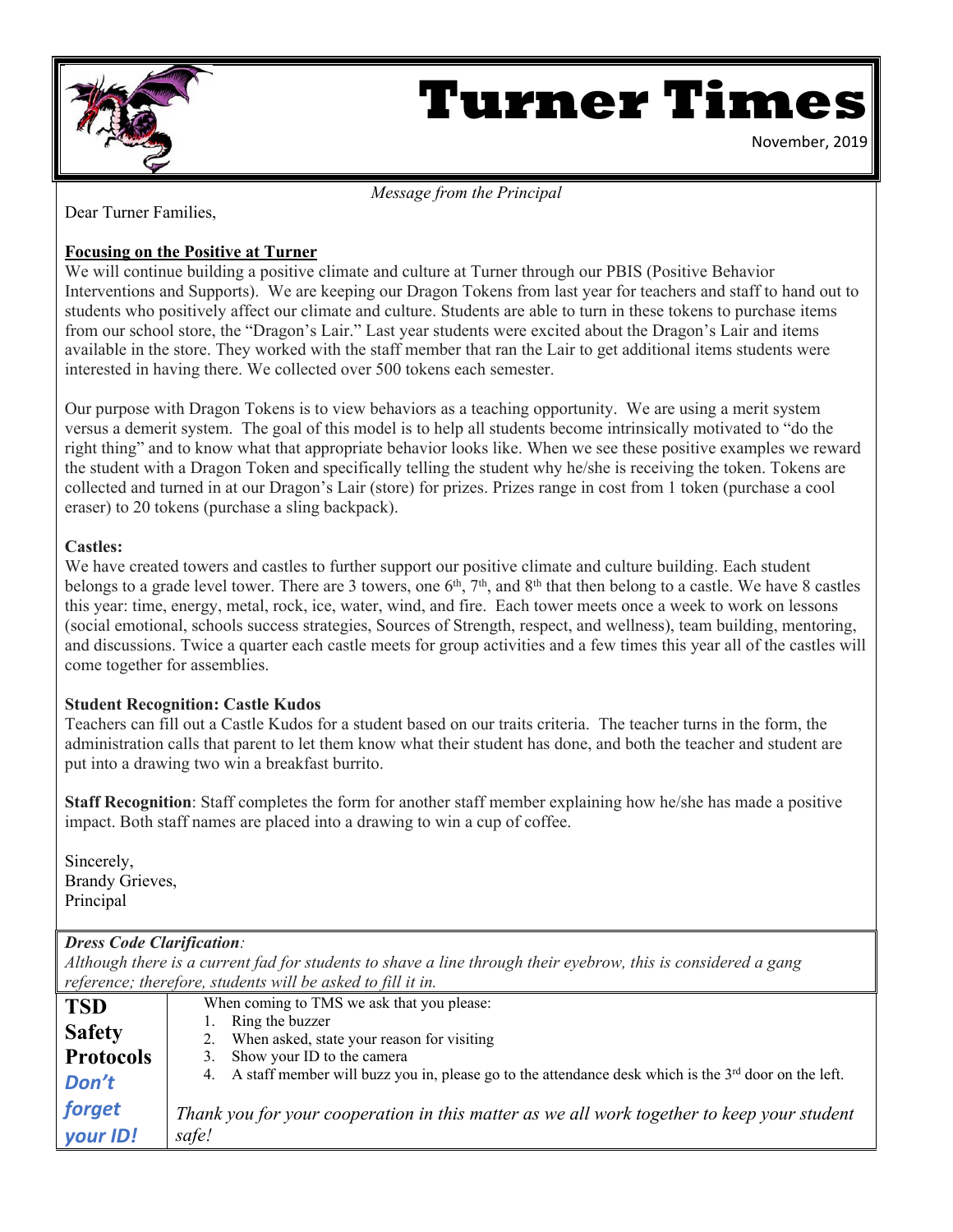| 6th         | It's hard to believe that it's November already! Here are some details to keep in mind as we enter                                                                                                         |
|-------------|------------------------------------------------------------------------------------------------------------------------------------------------------------------------------------------------------------|
|             | the last couple months of the First Semester:                                                                                                                                                              |
| Grade       | Students are reaching the point in the year where they need to refresh their supplies. One                                                                                                                 |
| <b>News</b> | pack of pencils only last for so long Please look through your student's notebook and see                                                                                                                  |
|             | what supplies may need a re-stock.                                                                                                                                                                         |
|             | We would like to extend a HUGE Thank You to all of the parent volunteers who have<br>$\bullet$                                                                                                             |
|             | helped out with the sixth grade this year! Parents and Guardians who have helped with                                                                                                                      |
|             | everything from the fund-raiser to agenda checking, your support and assistance help to                                                                                                                    |
|             | create a great learning environment here at TMS. Thank you!!!<br>In Academic News                                                                                                                          |
|             | In Math: Students are still cranking through concepts in the Big Ideas Math Program—most                                                                                                                   |
|             | recently tackling Ratio concepts. Students are also working on multiple Math Projects that tie into                                                                                                        |
|             | their math standards—please ask them about it!                                                                                                                                                             |
|             | In Science: Our sixth graders have been exploring atoms and elements. We have been working                                                                                                                 |
|             | with the Periodic Table to create two projects, the Elemental Name Project and the Element Baby                                                                                                            |
|             | Book. This was a great way for each student to show what they know using their own creative                                                                                                                |
|             | skills. We look forward to entering the world of Energy Flow and Food Webs/Chains our next unit.                                                                                                           |
|             | In Literacy: 6th graders have just completed writing informational speeches about a mythological                                                                                                           |
|             | creature of their choice. Students were also able to self-select the difficulty level of their research.                                                                                                   |
|             | Information for their speeches was gathered using credible websites, books, articles, and even                                                                                                             |
|             | videos. After gathering answers to research questions in an organizer, students planned and wrote                                                                                                          |
|             | their speeches. Now students are enjoying listening to their peers speeches. Receiving feedback has                                                                                                        |
|             | also been an important stage in this mid-unit project. By using a rubric, students have been able to<br>reflect on areas of strength and areas of improvement within their own public speaking skills. The |
|             | literacy team is incredibly proud of the maturity and poise of our 6th graders' speaking ability!                                                                                                          |
|             | In Social Studies: Mr. Wedel has started a mini unit on immigration. Students are now writing a                                                                                                            |
|             | journal entry from the perspective of an immigrant traveling to America in the early 1900's.                                                                                                               |
|             |                                                                                                                                                                                                            |
|             | <b>Ode to Seventh Grade</b>                                                                                                                                                                                |
|             |                                                                                                                                                                                                            |
| 7th         |                                                                                                                                                                                                            |
| Grade       | November's here. School's getting harder.                                                                                                                                                                  |
| in the      | But the students are getting smarter.                                                                                                                                                                      |
|             | Integers and fractions are what we use                                                                                                                                                                     |
| <b>News</b> | When multiplying and dividing. Which one would you choose?                                                                                                                                                 |
|             | A difficult topic-geometry,                                                                                                                                                                                |
|             | From numbers to letters to pi.                                                                                                                                                                             |
|             | The probability of understanding is in a game.                                                                                                                                                             |
|             | Why don't you give it a try?<br>A story has many parts,                                                                                                                                                    |
|             | From conflict to resolution.                                                                                                                                                                               |
|             | Explaining the theme in essay form                                                                                                                                                                         |
|             | is our District Assessment conclusion.                                                                                                                                                                     |
|             | Units of measure, both English and metric,                                                                                                                                                                 |
|             | Can be difficult to keep straight.                                                                                                                                                                         |
|             | And matter comes in different states:                                                                                                                                                                      |
|             | Solid, liquid, or gas. What is your fate?                                                                                                                                                                  |
|             | Finally, a trip to faraway lands                                                                                                                                                                           |
|             | And back centuries in time                                                                                                                                                                                 |
|             | To Egypt. Its empires and mythology                                                                                                                                                                        |
|             | Make this month's learning sublime.                                                                                                                                                                        |
|             | Brought to you by                                                                                                                                                                                          |
|             | The seventh grade team                                                                                                                                                                                     |
|             | Mason Gatewood<br>Rihab Khattar<br><b>Beth Anderson</b>                                                                                                                                                    |
|             | Tabitha Nickerson<br><b>Bill Renzelman</b><br>Alyssa Marchiori                                                                                                                                             |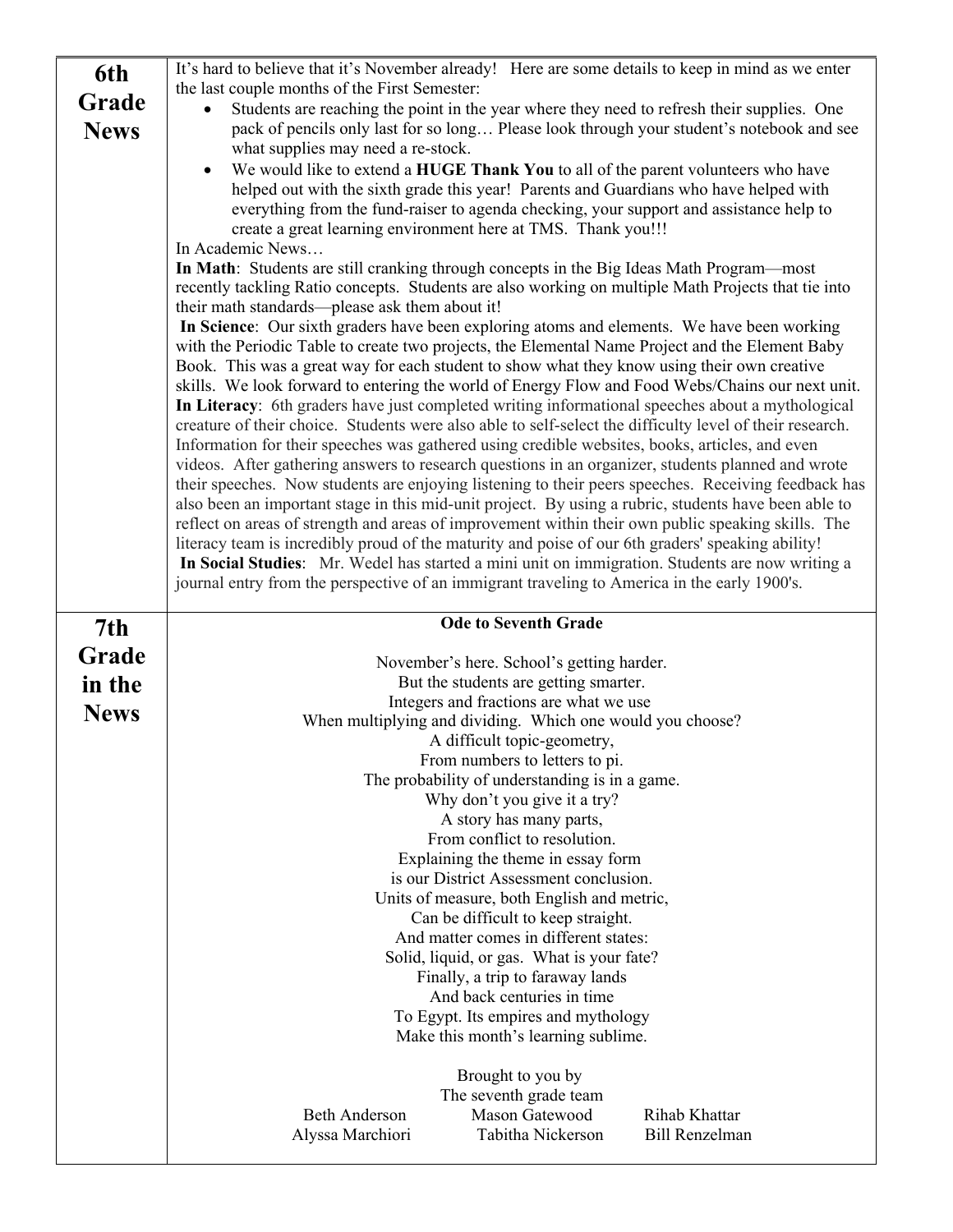| 8 <sup>th</sup> grade    | Turner has adopted a new math curriculum titled Big Ideas. With the curriculum students have<br>access to a multitude of online resources at their fingertips. Students are able to watch videos, get<br>live help, uses interactive manipulatives, have access to more practice sheets, and much more. There<br>is even a downloadable app to go with any of the math books; the link is below.<br>https://drive.google.com/open?id=0B_DfTq3cAG_CeGREU1haaVJ5ZXFzTExRZIJrWEM0WWRzLWZn                                                                                                                                   |
|--------------------------|--------------------------------------------------------------------------------------------------------------------------------------------------------------------------------------------------------------------------------------------------------------------------------------------------------------------------------------------------------------------------------------------------------------------------------------------------------------------------------------------------------------------------------------------------------------------------------------------------------------------------|
|                          | To further investigate what all is available online visit <b>Bigideasmath.com</b> and use Clever to login.                                                                                                                                                                                                                                                                                                                                                                                                                                                                                                               |
| <b>Electives</b><br>Info | <b>Band &amp; Choir:</b><br>Orchestra went to a Master Class being presented by the Juilliard String Quartet at the Rialto on<br>Thursday, October 24th.                                                                                                                                                                                                                                                                                                                                                                                                                                                                 |
|                          | Multi-Media/Tech:<br>Students recently finished coding their own webpages and are now working on stop-motion<br>animation. Tech and engineering classes are working through the design process spectacularly and<br>most students have already started their second design project of the semester.                                                                                                                                                                                                                                                                                                                      |
|                          | Spanish:<br>Students created "All About Me" presentational writing boards in Spanish about themselves using<br>their level of Spanish vocabulary.                                                                                                                                                                                                                                                                                                                                                                                                                                                                        |
|                          | <b>FACS:</b><br>Students just completed a research project and poster in which they explored the cuisine, culture,<br>and interesting information about other countries and world regions. Students worked on their<br>presentation skills by sharing their learning. Now, they are preparing to begin a sewing unit.                                                                                                                                                                                                                                                                                                    |
|                          | Art:<br>6th Has been using clay slabs to build a structure of their choice. This work will soon be<br>fired and glazed.<br>7th Is finishing a paper construction architectural letter project that will be on display around<br>$\bullet$<br>school.<br>8th Is using watercolor paints and positive and negative space in an M.C. Escher inspired<br>painting.                                                                                                                                                                                                                                                           |
|                          | PE/Health: (Olivas)<br>All PE Classes have finished their football and soccer units in PE and are beginning our basketball<br>unit.<br>6th-grade Health--discussing the 9 Life Skills as a whole and then we will be diving into<br>$\bullet$<br>each of the Life Skills more extensively starting with Peer Pressure.<br>7th-grade Health--finishing up an Energy Drink project and will be discussing Nutrition.<br>$\bullet$<br>Healthy Hearts will be coming in to speak to the classes and conduct some optional<br>screenings.<br>8th-grade Health--Beginning Relationships and Human Growth and Development unit. |
|                          | PE/Health: (Kness) All students recently wrapped up a volleyball unit and tournament and are<br>currently beginning a football unit and recreational tournament.                                                                                                                                                                                                                                                                                                                                                                                                                                                         |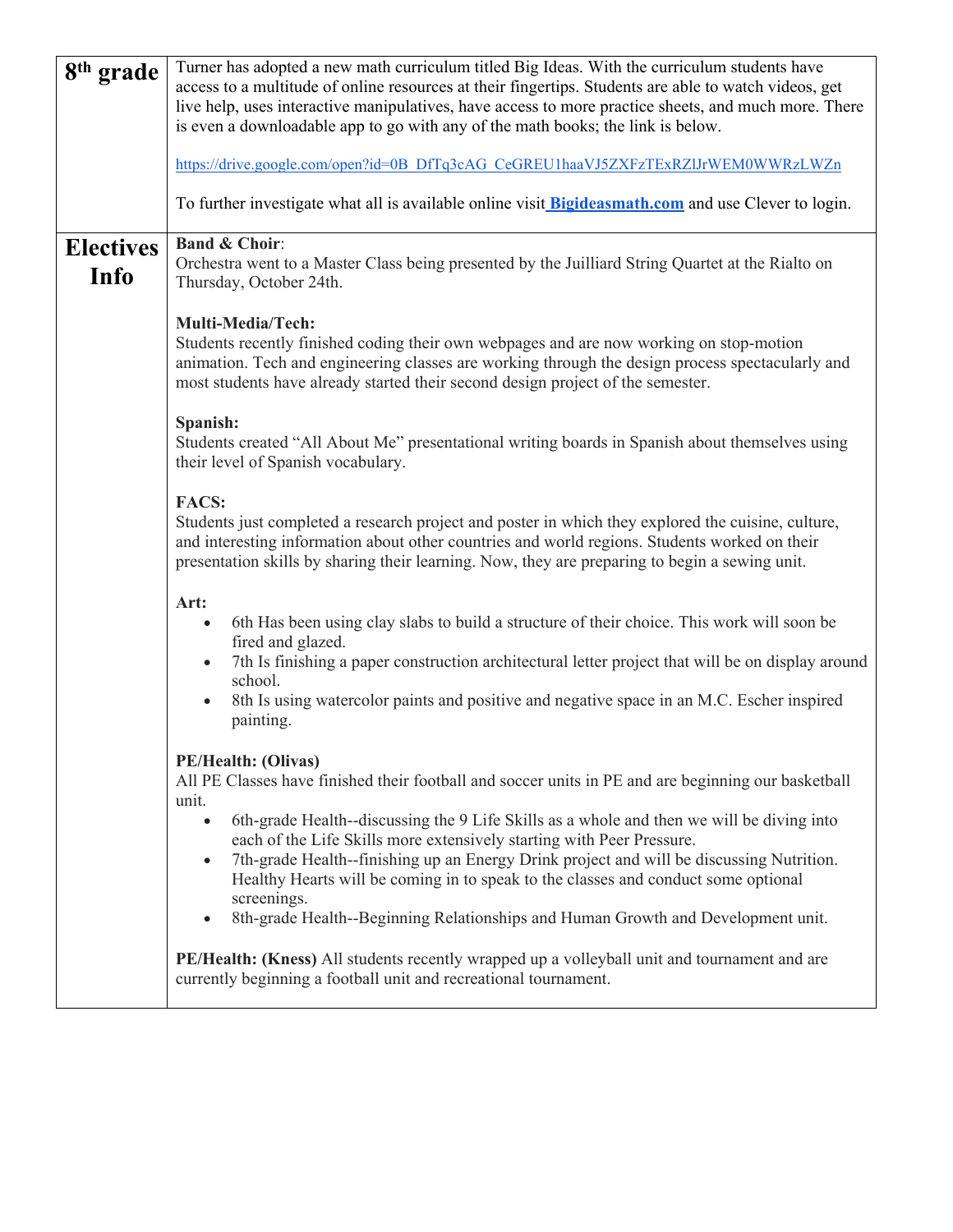| <b>GT</b>                | We are finishing up our first quarter STEAM classes. The 6th graders have covered topics like<br>perfectionism, procrastination, strengths, career exploration, lizard vs. wizard brain and sensitivities.<br>We have played the ukulele, created towers, completed deductive reasoning puzzles, learned about<br>simple machines and learned some Greek and Latin roots. We also have had a debate and solved<br>some spontaneous problems from the Odyssey of the Mind materials.<br>Mrs. Leonard's second quarter STEAM class will be a time for students to prepare for upcoming<br>competitions. Each student will choose the contest of choice: spelling bee, forensics (debate), Rue<br>Goldberg Competition, Odyssey of the Mind, Destination Imagination, chess, Math Counts, National<br>Geographic contest, writing contest, etc. Coaches will be invited to meet with their teams during<br>class time. This is a great way for students who are interested in these activities to prepare during<br>school hours. Of course most teams will still need outside practice with experts, but this should help<br>in the preparation.<br>Advanced math enhancement tutoring will also be offered during this time. Students in the advanced<br>math classes may take the course too. When students need extra support on the math topics from the<br>math 2.5 or algebra class, then Mrs. Leonard can offer that help. When support is not needed, the<br>student can prepare for a contest.<br>We are once again participating in the PHOTOGRAPHY WORKSHOP. Students use film cameras<br>to take black and white photos. The students develop the photos in the darkroom. Bob Campagna is<br>a professional photographer who teaches the students. Applications were due to Mrs. Leonard by<br>Friday, Oct. 25. |
|--------------------------|---------------------------------------------------------------------------------------------------------------------------------------------------------------------------------------------------------------------------------------------------------------------------------------------------------------------------------------------------------------------------------------------------------------------------------------------------------------------------------------------------------------------------------------------------------------------------------------------------------------------------------------------------------------------------------------------------------------------------------------------------------------------------------------------------------------------------------------------------------------------------------------------------------------------------------------------------------------------------------------------------------------------------------------------------------------------------------------------------------------------------------------------------------------------------------------------------------------------------------------------------------------------------------------------------------------------------------------------------------------------------------------------------------------------------------------------------------------------------------------------------------------------------------------------------------------------------------------------------------------------------------------------------------------------------------------------------------------------------------------------------------------------------------------------------------------------------|
| Cafeteria<br><b>News</b> | Gosh, I am enjoying your students in the cafeteria! This is always my favorite time of the<br>yeargetting to meet new students and enjoying the conversation of old. The name challenge<br>provides the students with a lot of entertainment as I can't remember names like I used to. $\odot$                                                                                                                                                                                                                                                                                                                                                                                                                                                                                                                                                                                                                                                                                                                                                                                                                                                                                                                                                                                                                                                                                                                                                                                                                                                                                                                                                                                                                                                                                                                            |
|                          | Did you know we serve breakfast every morning from $8:20 - 8:45$ ish? Cost is \$2.00. If you receive<br>free or reduced lunches, you receive free breakfasts. Check the menu for your favorites! Right now,<br>it's our breakfast sandwiches.                                                                                                                                                                                                                                                                                                                                                                                                                                                                                                                                                                                                                                                                                                                                                                                                                                                                                                                                                                                                                                                                                                                                                                                                                                                                                                                                                                                                                                                                                                                                                                             |
|                          | Parents and guardians, please check your student's lunch account balance frequently! Go to<br>thompsons dnutrition organ d click on the link for myschoolbucks.com. Payments can be made<br>online; however, please note that there is a fee for using this service. Otherwise, you may send<br>payment with your student or drop it off at the office. Encourage your student to ask one of us<br>cashiers for his balance.                                                                                                                                                                                                                                                                                                                                                                                                                                                                                                                                                                                                                                                                                                                                                                                                                                                                                                                                                                                                                                                                                                                                                                                                                                                                                                                                                                                              |
|                          | This is my 18 <sup>th</sup> year as cafeteria manager and changes are always occurring. This year we are<br>receiving a lot of produce and even delicious pork and beef from local farms. Thanks for your<br>children's patience as I try to hone in on their food choices. Our goal is to provide the best possible<br>service and food and to remember all of their names. If you ever have any questions, concerns or<br>suggestions, please call or email. Thank you for sharing your awesome students with us! Enjoy the<br>beautifully colored leaves and this transitional autumn season!                                                                                                                                                                                                                                                                                                                                                                                                                                                                                                                                                                                                                                                                                                                                                                                                                                                                                                                                                                                                                                                                                                                                                                                                                          |
|                          | Donna Schuster<br>Cafeteria Manager                                                                                                                                                                                                                                                                                                                                                                                                                                                                                                                                                                                                                                                                                                                                                                                                                                                                                                                                                                                                                                                                                                                                                                                                                                                                                                                                                                                                                                                                                                                                                                                                                                                                                                                                                                                       |